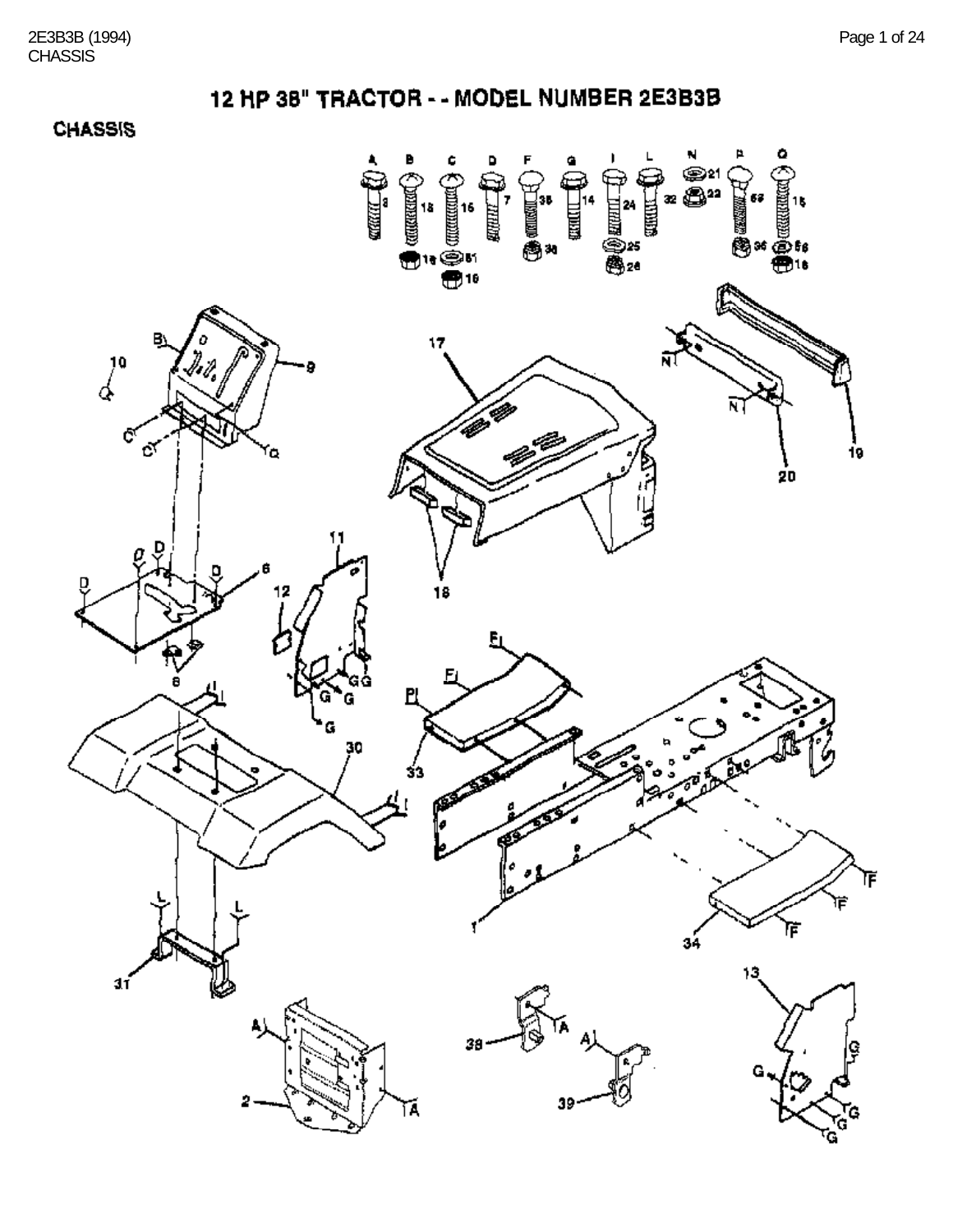÷.

| Ref # Part Number | Qty Description                   |
|-------------------|-----------------------------------|
| 1 140341          | SUB= 145501                       |
| 2 140356          | SUB= 145009                       |
| 3 17490612        | <b>SCREW</b>                      |
| 6 140290X016      | SUB= 145208X016                   |
| 7 17490612        | <b>SCREW</b>                      |
| 8 2751R           | <b>CLIPT</b>                      |
| 9 140637X011      | <b>DASH SILKSCRN 1</b>            |
| 10 5479J          | PLUG BUTTON T                     |
| 11 122795X        | PANEL DASH LH                     |
| 12 121794X        | <b>COVER ACCESS</b>               |
| 13 124031X        | SUB= 155934X010                   |
| 14 17490608       | <b>SCREW LT</b>                   |
| 15 74180512       | <b>SCREW</b>                      |
| 16 73510500       | <b>NUT</b>                        |
| 17 133956         | HOOD/GRILLE ASM SILKSCREEN WELDED |
| 18 126938X        | SUB=532126938                     |
| 19 133954         | <b>LENS SERVICE KIT</b>           |
| 20 132257         | SUB=918132257                     |
| 21 19091216       | <b>WASHER PM</b>                  |
| 22 108067X        | PAL NUT LT                        |
| 24 74780616       | <b>BOLT</b>                       |
| 25 19131312       | <b>WASHER</b>                     |
| 26 73800600       | <b>NUT</b>                        |
| 30 109872X505     | <b>FENDER</b>                     |
| 31 136619         | <b>BRKT FENDER</b>                |
| 32 17490612       | <b>SCREW</b>                      |
| 33 105476X505     | FOOTREST LH                       |
| 34 105475X505     | <b>FOOTREST RH</b>                |
| 35 72110606       | <b>BOLT</b>                       |
| 36 73800600       | <b>NUT</b>                        |
| 38 139886         | <b>BRACKET ASM LH</b>             |
| 39 139887         | <b>BRACKET ASM RH</b>             |
| 51 19131216       | <b>WASHER</b>                     |
| 53 72140608       | SUB=72110608                      |
| 58 11050600       | <b>LOCKWASHER</b>                 |
|                   |                                   |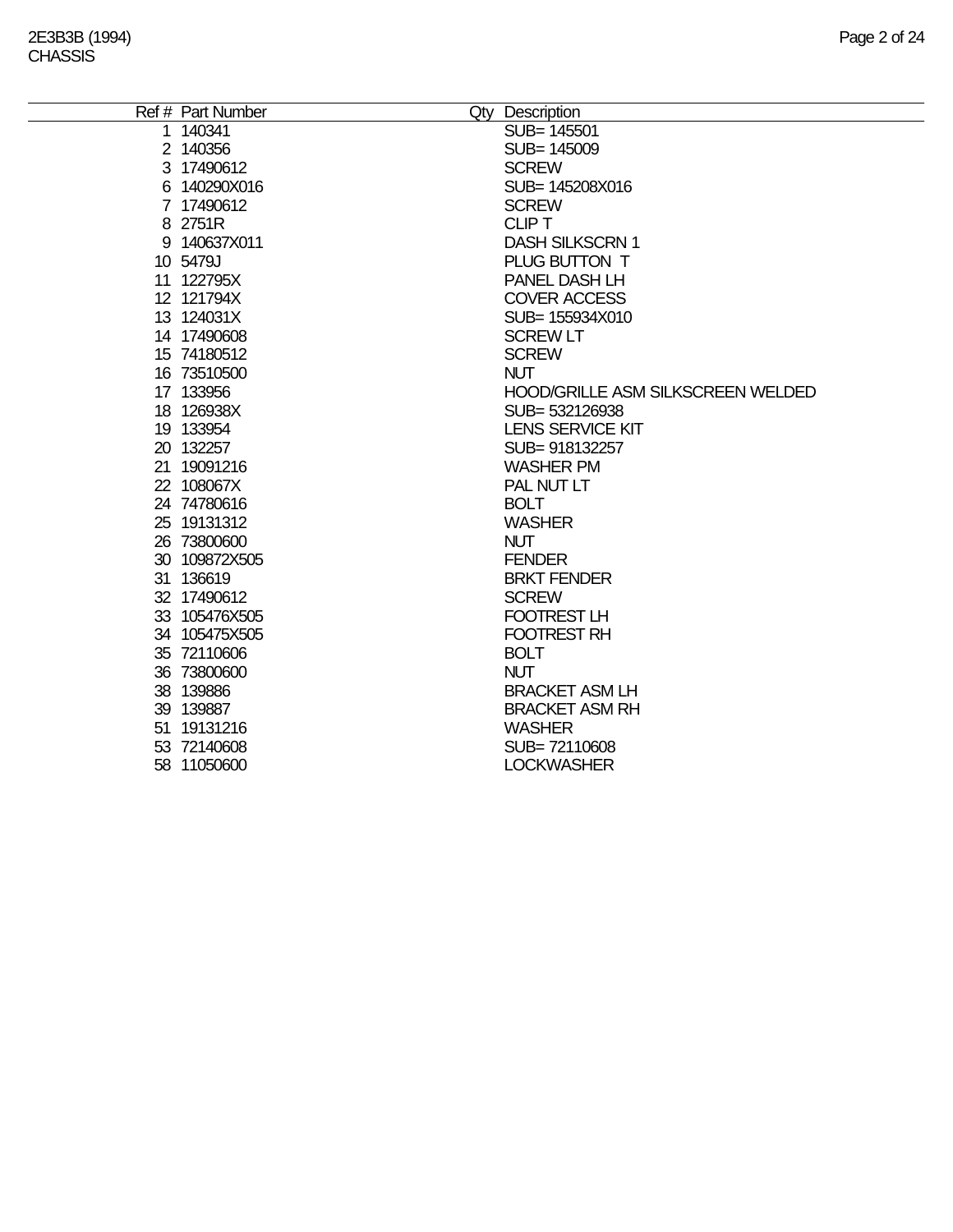

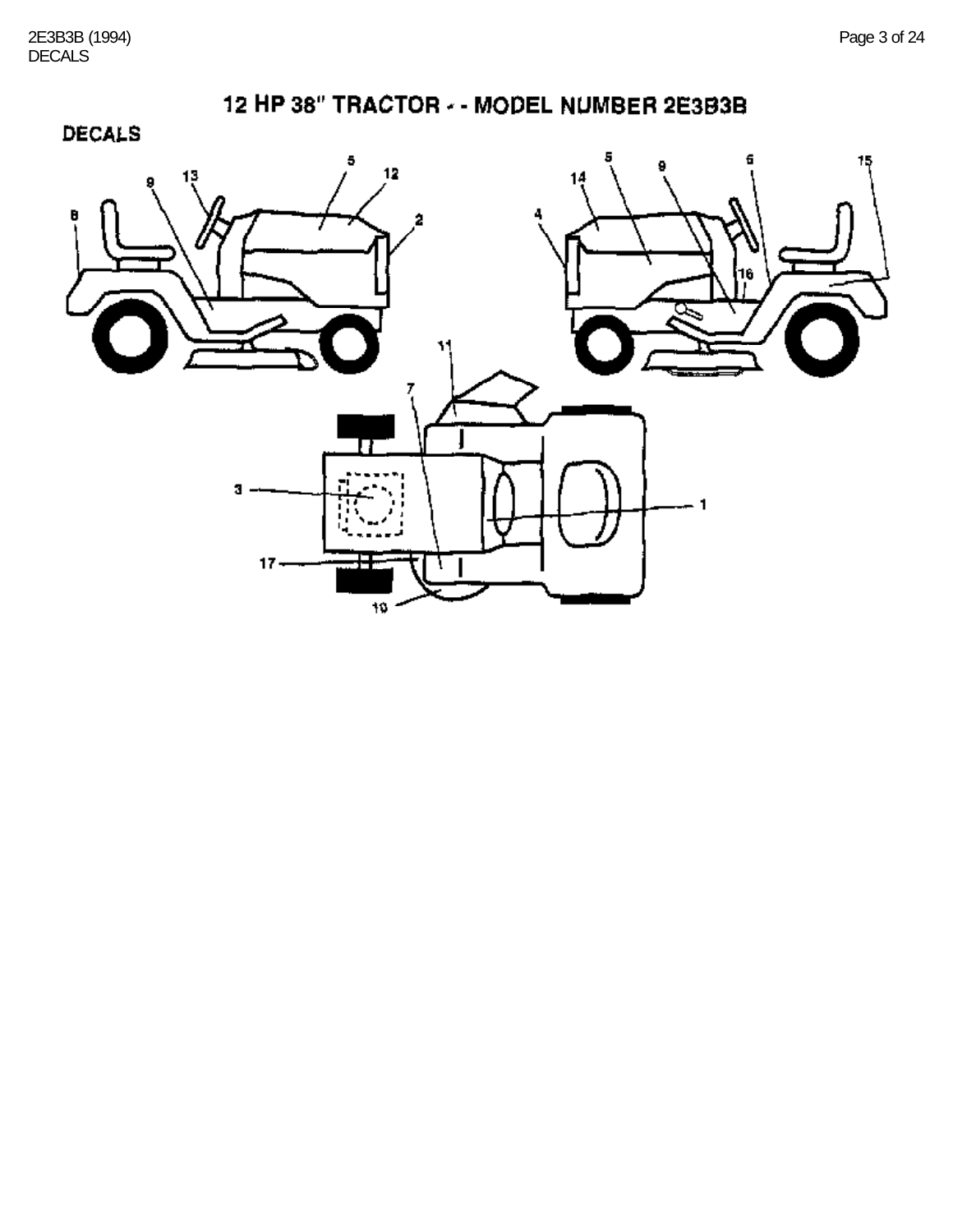| Ref # Part Number | Qty | Description              |
|-------------------|-----|--------------------------|
| 1 138956          |     | DECAL.DASH.INSTR.        |
| 2 132627          |     | <b>GRILL DECAL</b>       |
| 3 120601X         |     | DECAL.ENG.271967         |
| 4 129823          |     | <b>NLA</b>               |
| 5 127033          |     | "DECAL, HOOD"            |
| 6 133795          |     | <b>DECAL CAUTION</b>     |
| 7 101892X         |     | <b>DECAL T</b>           |
| 8 132628          |     | <b>FENDER DECAL</b>      |
| 9 127035          |     | <b>NLA</b>               |
| 10 135013         |     | <b>NLA</b>               |
| 11 137259         |     | "DECAL, WARNING"         |
| 12 141745         |     | <b>DECAL HOOD RH RLY</b> |
| 13 127075         |     | "DECAL, STR WHL"         |
| 14 141746         |     | DECAL HOOD LH RLY        |
| 15 121549X        |     | <b>DECAL</b>             |
| 16 140837         |     | <b>DECAL BRAK PARK</b>   |
| 17 136832         |     | <b>DECAL</b>             |
| 138311            |     | <b>DECAL HANDLE LIFT</b> |
| 142806            |     | MANUAL.O.GEN.E/F         |
| 143562            |     | MANUAL.P.2E3B3B          |
| C <sub>38</sub>   |     | <b>GRASS CATCHER</b>     |
| LSB42             |     | <b>SNOW THROWER</b>      |
| LSD48             |     | <b>SNOW BLOWER</b>       |
| <b>LC05</b>       |     | <b>WHEEL WTS.</b>        |
| <b>CH12</b>       |     | <b>TIRE CHAINS</b>       |
| <b>MP38</b>       |     | SUB=MP38A                |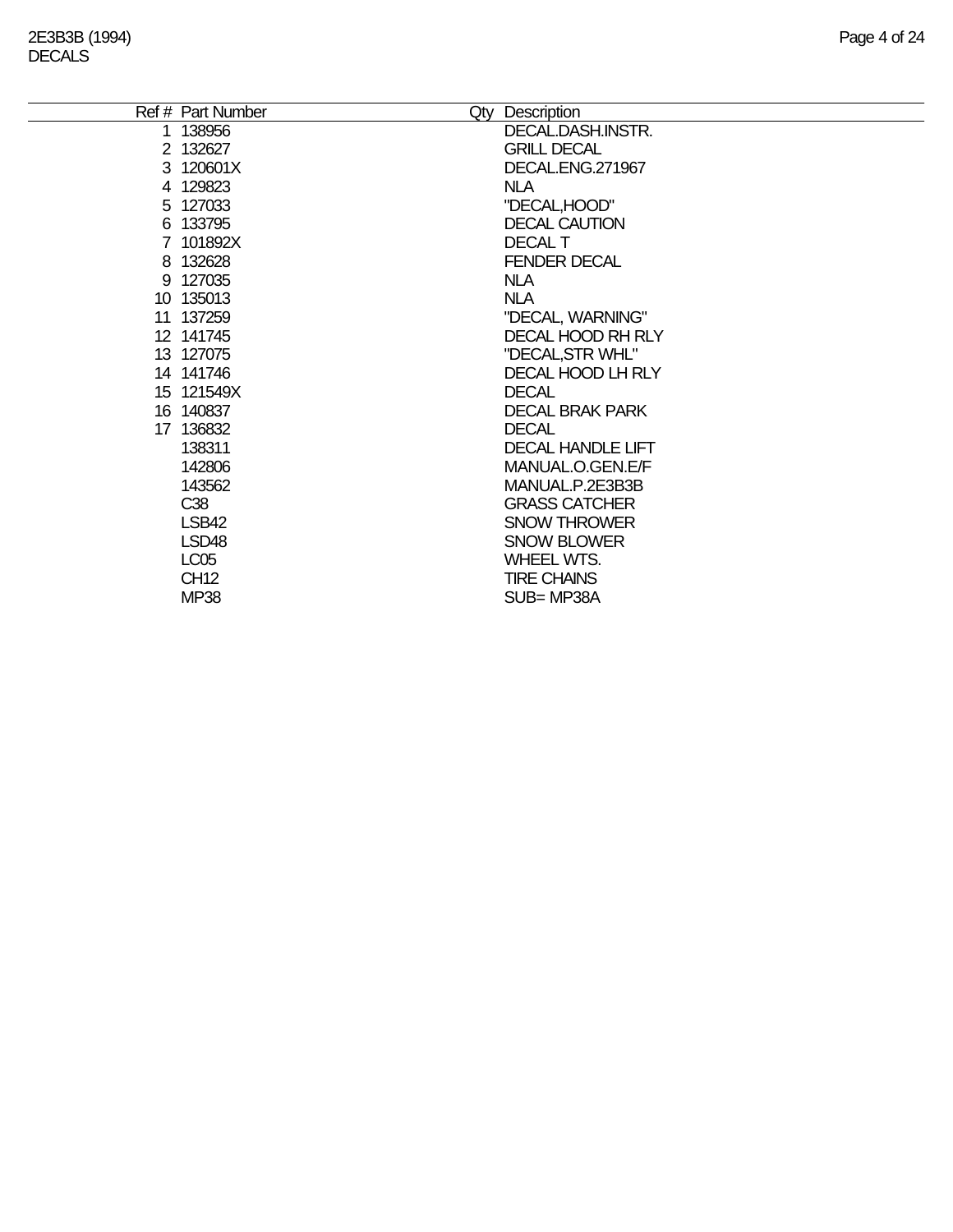**DRIVE** 

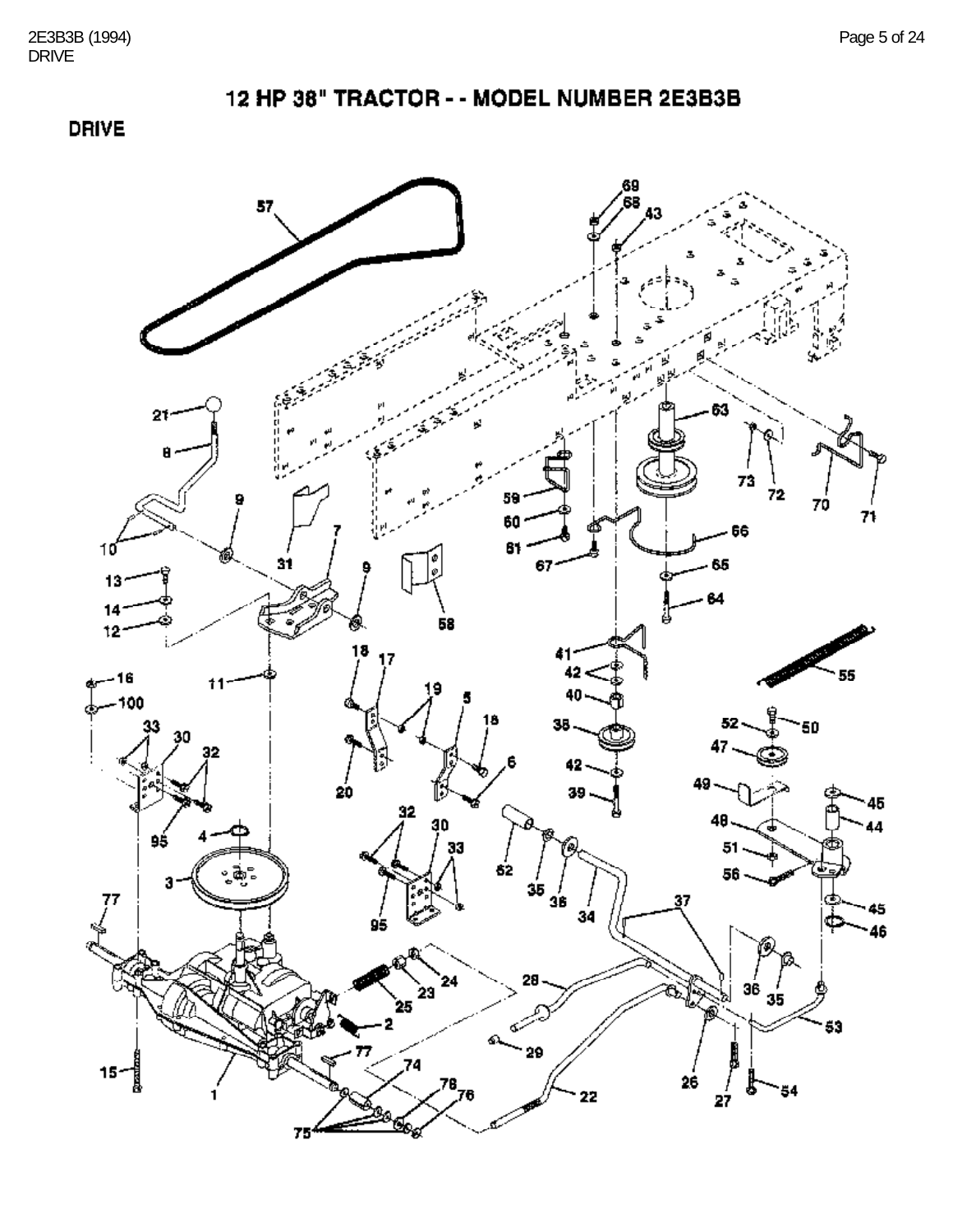| Ref # Part Number | Qty Description          |
|-------------------|--------------------------|
| 1 142603          | SUB= 160664              |
| 2 110422X         | SUB= 146682              |
| 3 123666X         | <b>PULLEY TRANS</b>      |
| 4 12000028        | <b>SUB=2267J</b>         |
| 5 121520X         | <b>STRAP TORQUE</b>      |
| 6 17490512        | <b>SCREW</b>             |
| 7 130802          | SUB= 162240              |
| 8 131679          | SHIFT ROD                |
|                   | <b>WASHER</b>            |
| 9 19151216        |                          |
| 10 76020416       | PIN COTTER 1/8           |
| 11 105701X        | WASH-SHFT PLT LT         |
| 12 19091210       | <b>WASHER LT</b>         |
| 13 71040412       | SUB=74550412             |
| 14 10040400       | <b>LOCKWASHER</b>        |
| 15 74780544       | <b>BOLT HEX</b>          |
| 16 73680500       | SUB=73690500             |
| 17 121520X        | <b>STRAP TORQUE</b>      |
| 18 74780616       | <b>BOLT</b>              |
| 19 73800600       | <b>NUT</b>               |
| 20 17490512       | <b>SCREW</b>             |
| 21 106933X        | KNOB T $(1/2$ -HOLE)     |
| 22 130804         | <b>BRAKE ROD</b>         |
| 23 73800600       | <b>NUT</b>               |
| 24 73350600       | <b>NUT</b>               |
| 25 106888X        | SPRING ROD LT            |
| 26 19131316       | <b>WASHER</b>            |
|                   | <b>COTTER PIN</b>        |
| 27 76020412       |                          |
| 28 140448         | <b>ROD PARK BRAKE</b>    |
| 29 71673          | PLUNGER CAP T            |
| 30 130807         | <b>TRANSAXLE MTG BKT</b> |
| 31 127275X        | "KEEPER, BELT LH T"      |
| 32 74760512       | <b>BOLT</b>              |
| 33 73800500       | <b>NUT</b>               |
| 34 122424X        | SUB= 149001              |
| 35 120183X        | <b>NYLON BEARING</b>     |
| 36 19211616       | <b>WASHER LT</b>         |
| 37 1572H          | <b>SUB=2882J</b>         |
| 38 123674X        | PULLEY.IDLER.FLAT        |
| 39 74760644       | <b>BOLT</b>              |
| 40 4470J          | <b>SPACERT</b>           |
| 41 109070X        | <b>BELT KEEPER LT</b>    |
| 42 19131312       | <b>WASHER</b>            |
| 43 73800600       | <b>NUT</b>               |
| 44 105706X        | "LY, BEARING"            |
| 45 110812X        | <b>WASHER LT</b>         |
| 46 12000039       | <b>KLIP RING</b>         |
|                   |                          |
| 47 127783         | SUB= 139245              |
| 48 123789X        | <b>ARM IDLER</b>         |
| 49 123205X        | <b>RETAIN BELT</b>       |
| 50 74760624       | SUB=74930624             |
| 51 73680600       | SUB=73690600             |
| 52 19131316       | <b>WASHER</b>            |
| 53 105710X        | "LINK, CLUTCH T"         |
| 54 76020412       | <b>COTTER PIN</b>        |
| 55 105709X        | "SPRING, RETURN LT"      |
| 56 76020412       | <b>COTTER PIN</b>        |
| 57 130801         | SUB= 138255              |
| 58 127274X        | "KEEPER, BELT RH T"      |
|                   |                          |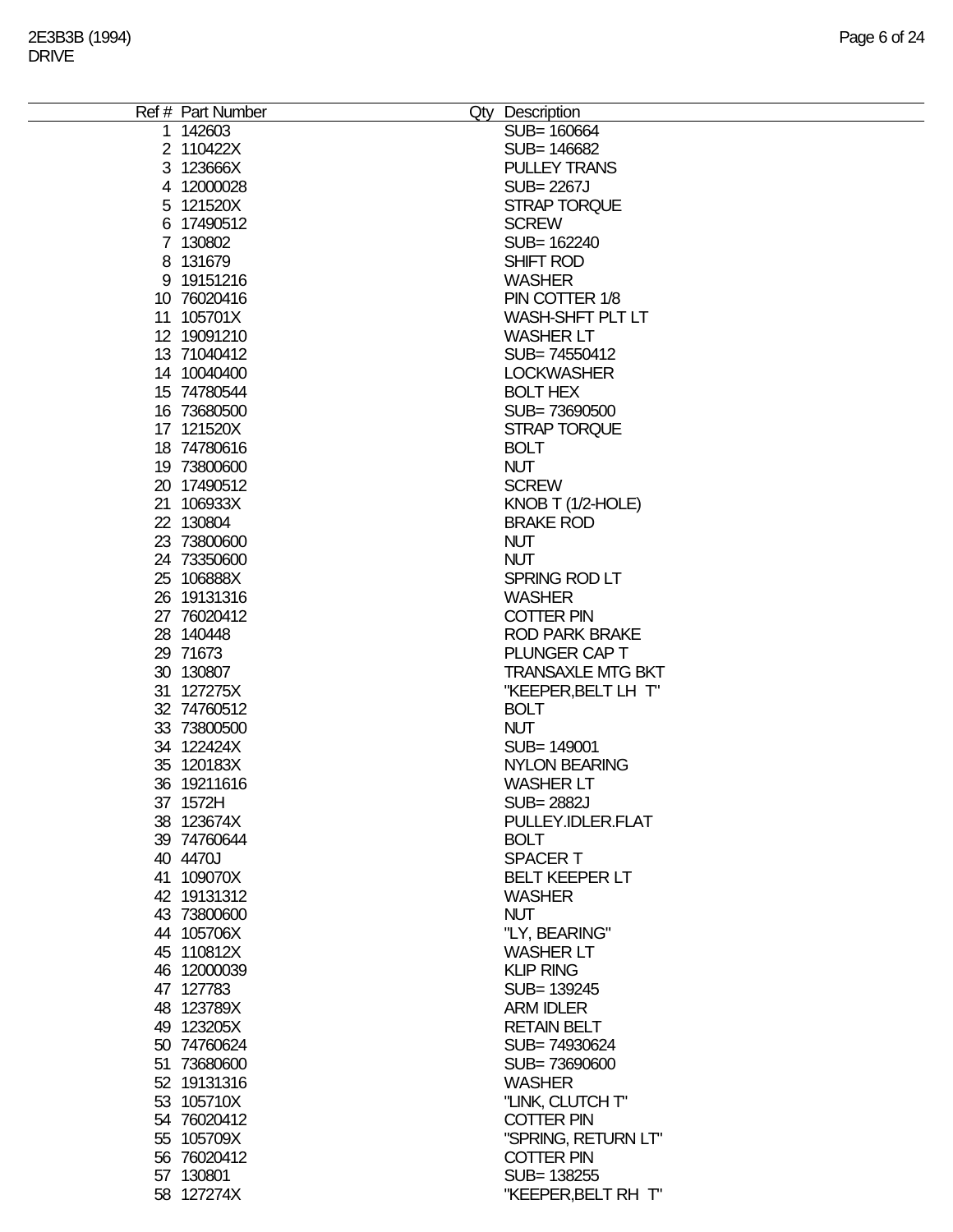| Ref # Part Number | Description<br>Qty       |
|-------------------|--------------------------|
| 59 140312         | <b>KEEPER BELT CNTSP</b> |
| 60 19131312       | <b>WASHER</b>            |
| 61 17490612       | <b>SCREW</b>             |
| 62 8883R          | PEDAL COVER T            |
| 63 140186         | <b>PULLEY.ENGINE</b>     |
| 64 71170764       | <b>BOLT</b>              |
| 65 10040700       | <b>LOCKWASHER</b>        |
| 66 129921         | <b>KEEPER.BELT.ENG.L</b> |
| 67 74760612       | SUB=74780612             |
| 68 19131312       | <b>WASHER</b>            |
| 69 73680600       | SUB= 73690600            |
| 70 134683         | <b>KEEPER BELT ENG</b>   |
| 71 74760616       | <b>BOLT</b>              |
| 72 19132012       | <b>WASHER</b>            |
| 73 73680600       | SUB=73690600             |
| 74 109502X        | <b>SPACER LT</b>         |
| 75 121749X        | <b>WASHER</b>            |
| 76 12000001       | <b>E-RING LT</b>         |
| 77 123583X        | <b>SQUARE KEY</b>        |
| 78 121748X        | <b>WASHER</b>            |
| 95 17490612       | <b>SCREW</b>             |
| 100 19111216      | <b>WASHER M</b>          |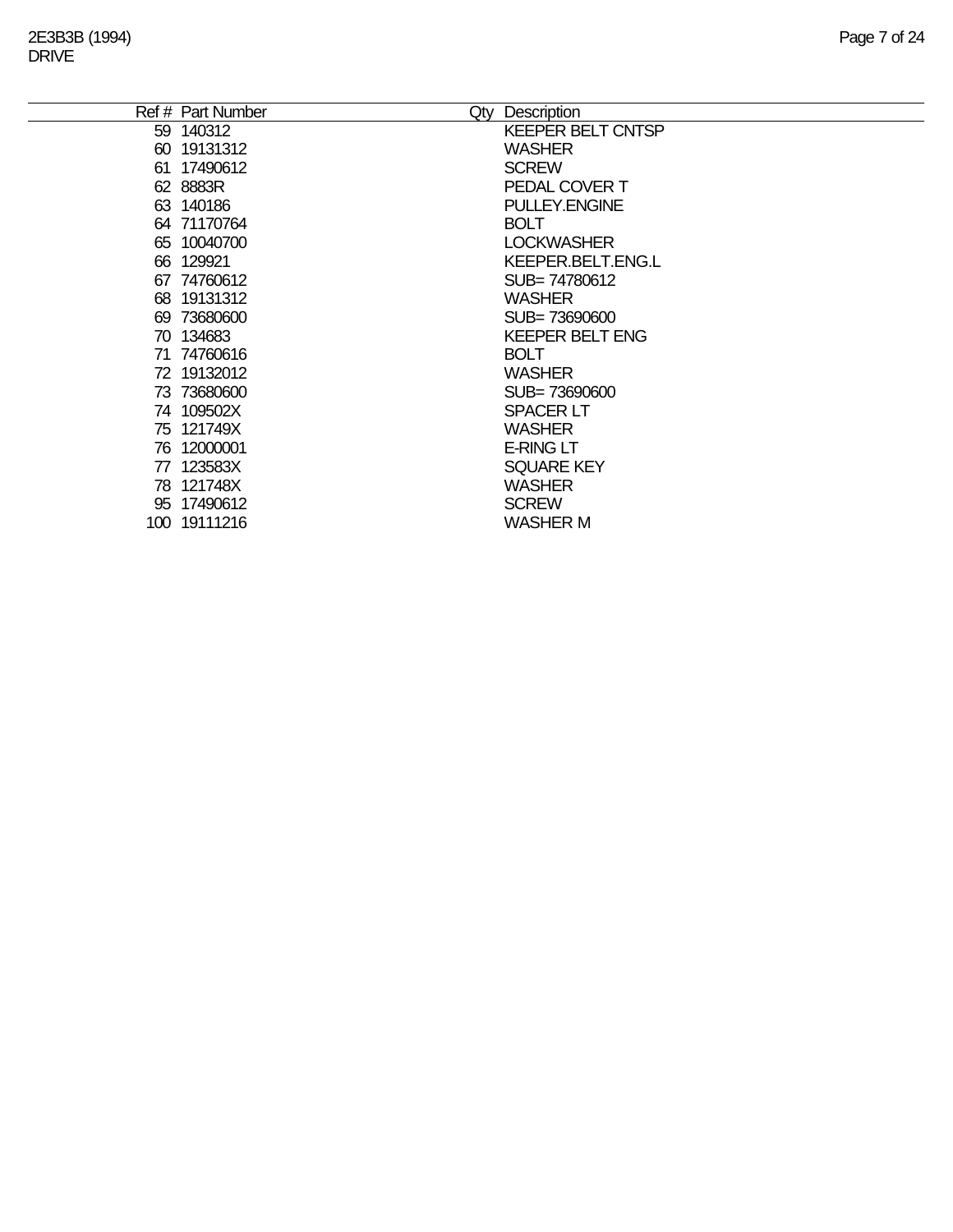### **ELECTRICAL**

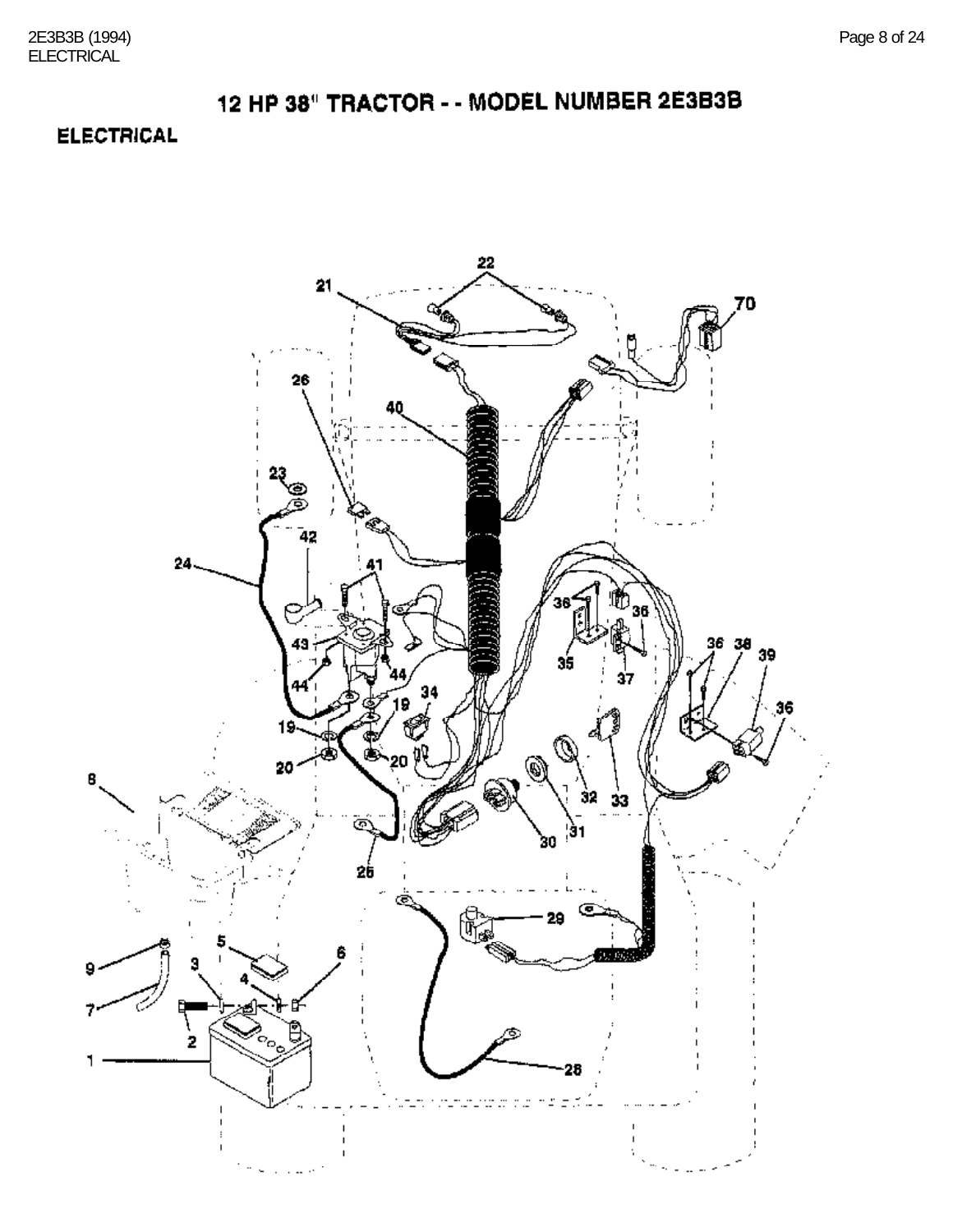| Ref # Part Number | Qty Description          |
|-------------------|--------------------------|
| 1 121265X         | SUB= 123899X             |
| 2 74760412        | <b>BOLT LT</b>           |
| 3 19091016        | <b>WASHER</b>            |
| 4 10040400        | <b>LOCKWASHER</b>        |
| 5 121264X         | Ш<br>"CAP, BATTERY       |
| 6 73220400        | SUB= 50675               |
| 7 109238X         | TUBE T                   |
| 8 129965          | SUB= 156417              |
| 9 109596X         | <b>HOSE CLAMP T</b>      |
| 19 10090400       | SUB= 10040400            |
| 20 73350400       | <b>NUT</b>               |
| 21 136850         | "HARNESS, LIGHT SOC"     |
| 22 4152J          | <b>HEADLAMP BULB</b>     |
| 23 11150400       | <b>LOCKWASHER</b>        |
| 24 4799J          | "CABLE T, BATTERY"       |
| 25 132202         | SUB= 146147              |
| 26 108824X        | <b>FUSE HYT</b>          |
| 28 4207J          | <b>CABLE T</b>           |
| 29 121305X        | <b>SWITCH SEAT</b>       |
| 30 140399         | SUB= 163088              |
| 31 140400         | SUB= 145774              |
| 32 141226         | <b>COVER KEY SWITCH</b>  |
| 33 140401         | <b>KEY MLD GEN DELTA</b> |
| 34 110712X        | SWITCH LT                |
| 35 108236X        | <b>BRACKET LT</b>        |
| 36 17021008       | <b>SCREW</b>             |
| 37 104445X        | SWITCH-INTER. GT         |
| 38 140336         | <b>BRACKET SWITCH IN</b> |
| 39 109553X        | <b>SWITCH INTERLOCKT</b> |
| 40 140414         | <b>HARNESS IGN DASH</b>  |
| 41 71110408       | <b>BOLT HXHD FIN</b>     |
| 42 131563         | SUB= 154336              |
| 43 138406         | SUB= 146154              |
| 44 73640400       | NUT HXKEP 1/4X20         |
| 70 140413         | <b>HARNESS ENG DUAL</b>  |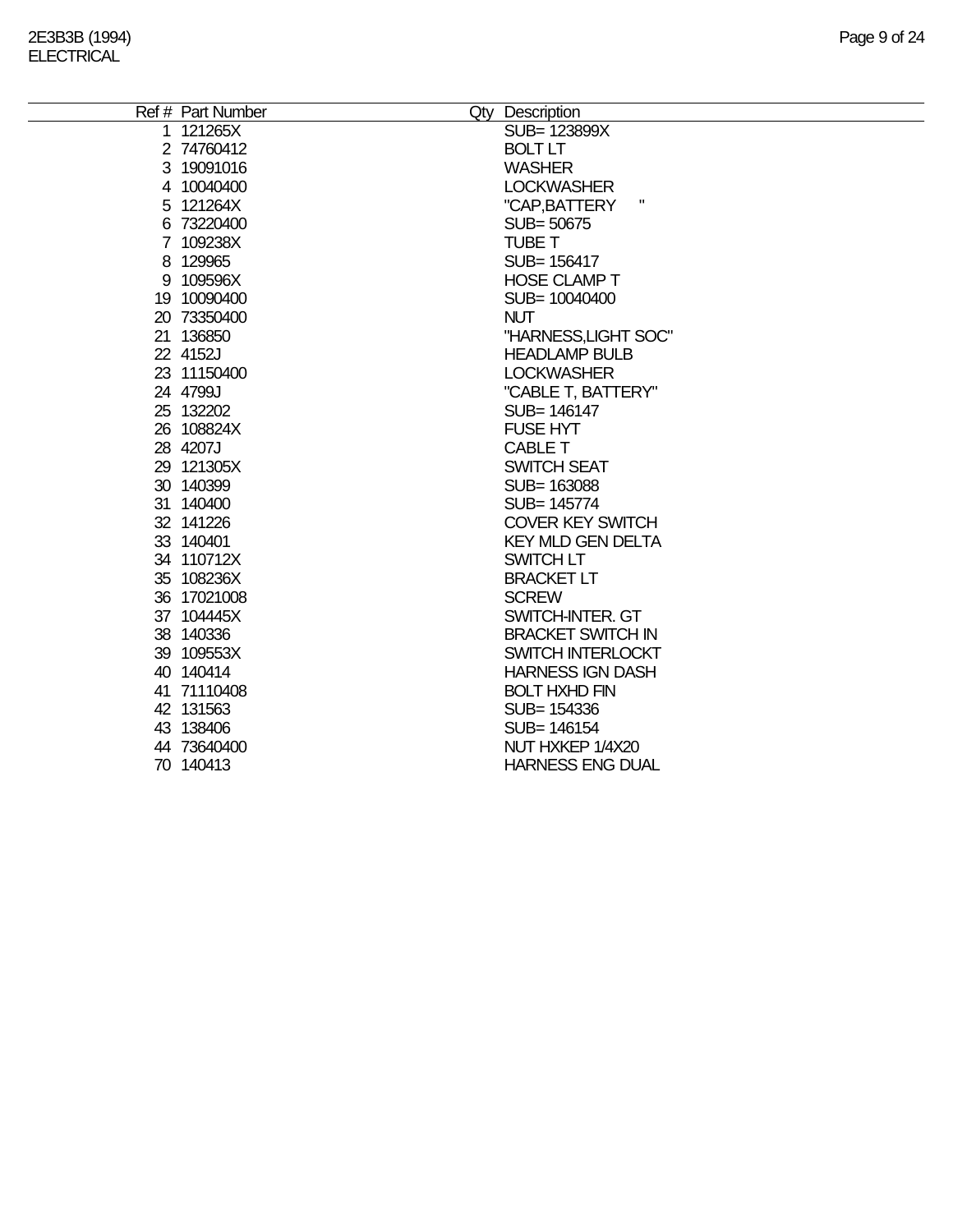$\overline{a}$ 



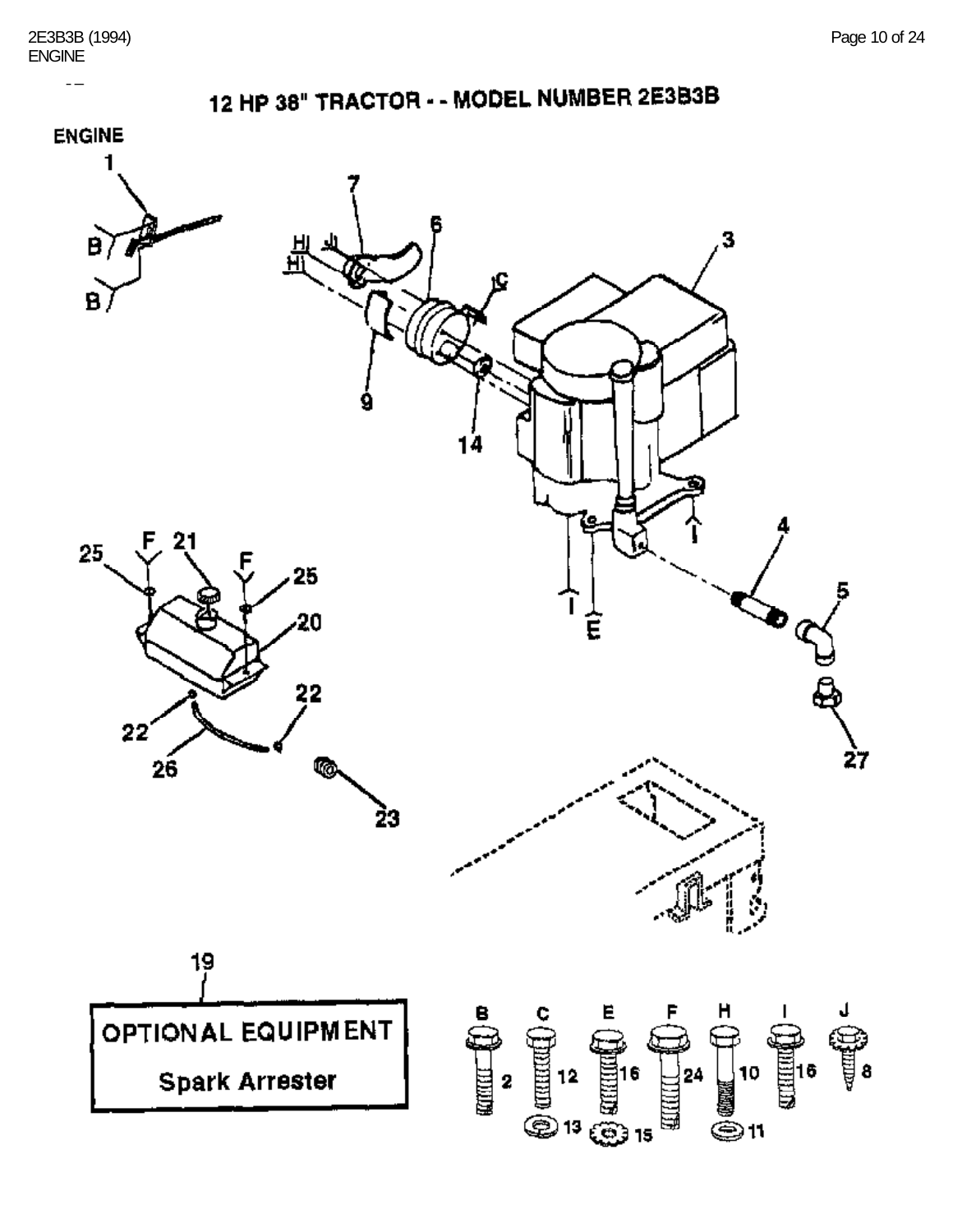|    | Ref # Part Number | Description<br>Qty         |
|----|-------------------|----------------------------|
|    | 1 132771          | <b>THROTTLE CONTROL</b>    |
|    | 2 17720410        | <b>SCREW LT</b>            |
|    | 3 283707          | <b>ENGINE</b>              |
|    | 4 13280324        | PIPE NIPPLE                |
|    | 5 13200300        | <b>ELBOW</b>               |
|    | 6 101273M         | <b>MUFFLER LTV</b>         |
|    | 7 108767X         | <b>DEFLECTOR MUFFLER</b>   |
|    | 8 17030808        | SUB=17030814               |
|    | 9 101159L         | SHIELD HEAT LTV            |
|    | 10 74780556       | "BOLT, HEX"                |
|    | 11 19111012       | <b>WASHER T</b>            |
|    | 12 74780408       | <b>BOLT</b>                |
|    | 13 10040400       | <b>LOCKWASHER</b>          |
|    | 14 125593X        | SUB= 272293                |
|    | 15 11050600       | <b>LOCKWASHER</b>          |
|    | 16 17490620       | <b>SCREW</b>               |
|    | 19 137180         | SUB= 532137180             |
|    | 20 109202X        | TANK.FUEL.LT.              |
|    | 21 140527         | <b>CAP ASM FUEL</b>        |
|    | 22 123487X        | <b>HOSE CLAMP</b>          |
|    | 23 124028X        | SUB= 532124028             |
|    | 24 17490412       | <b>SCREW HEX CRT</b>       |
|    | 25 19091416       | <b>WASHER</b>              |
|    | 26 137040         | <b>LINE FUEL</b>           |
| 27 |                   | <b>CHECK WITH SUPPLIER</b> |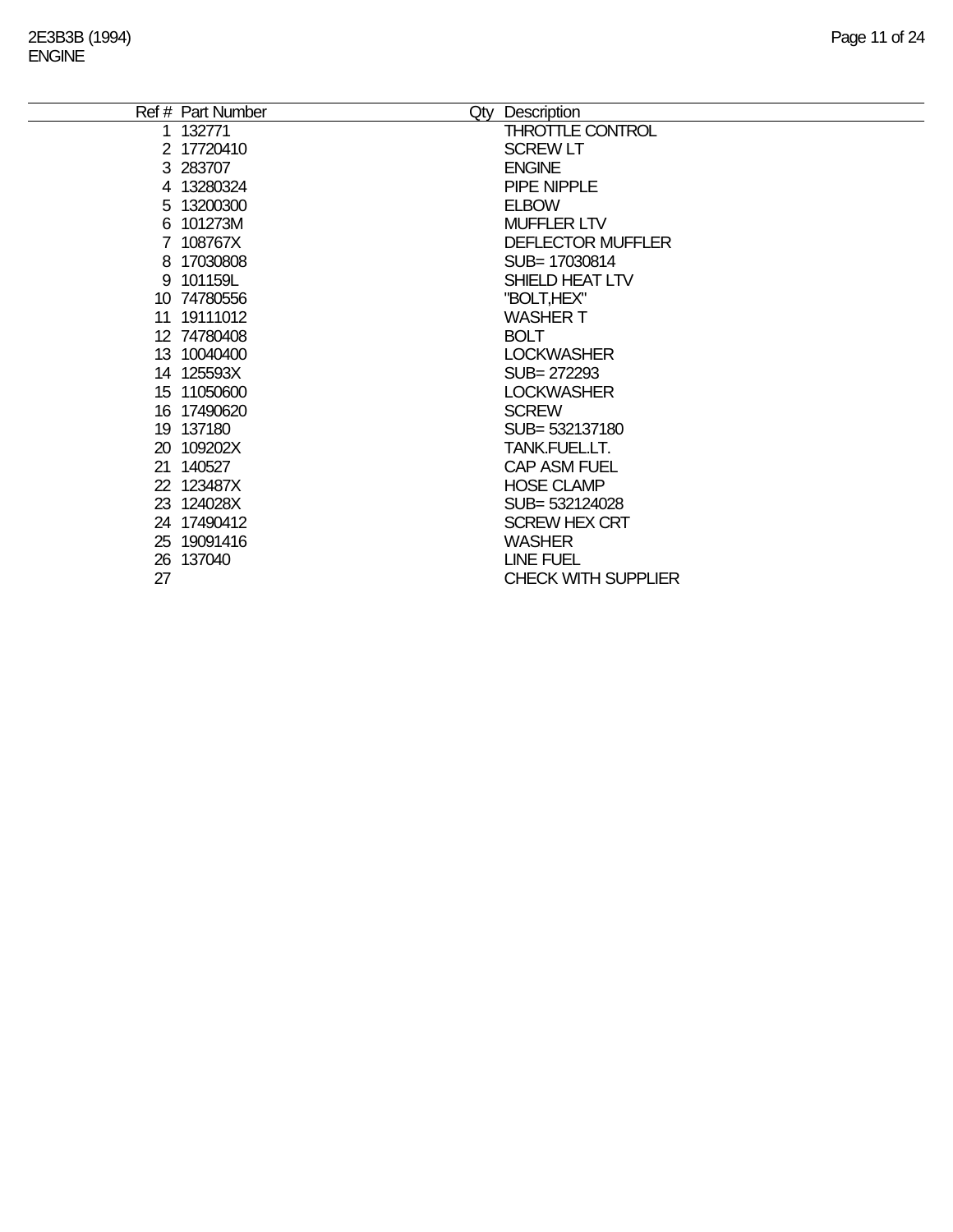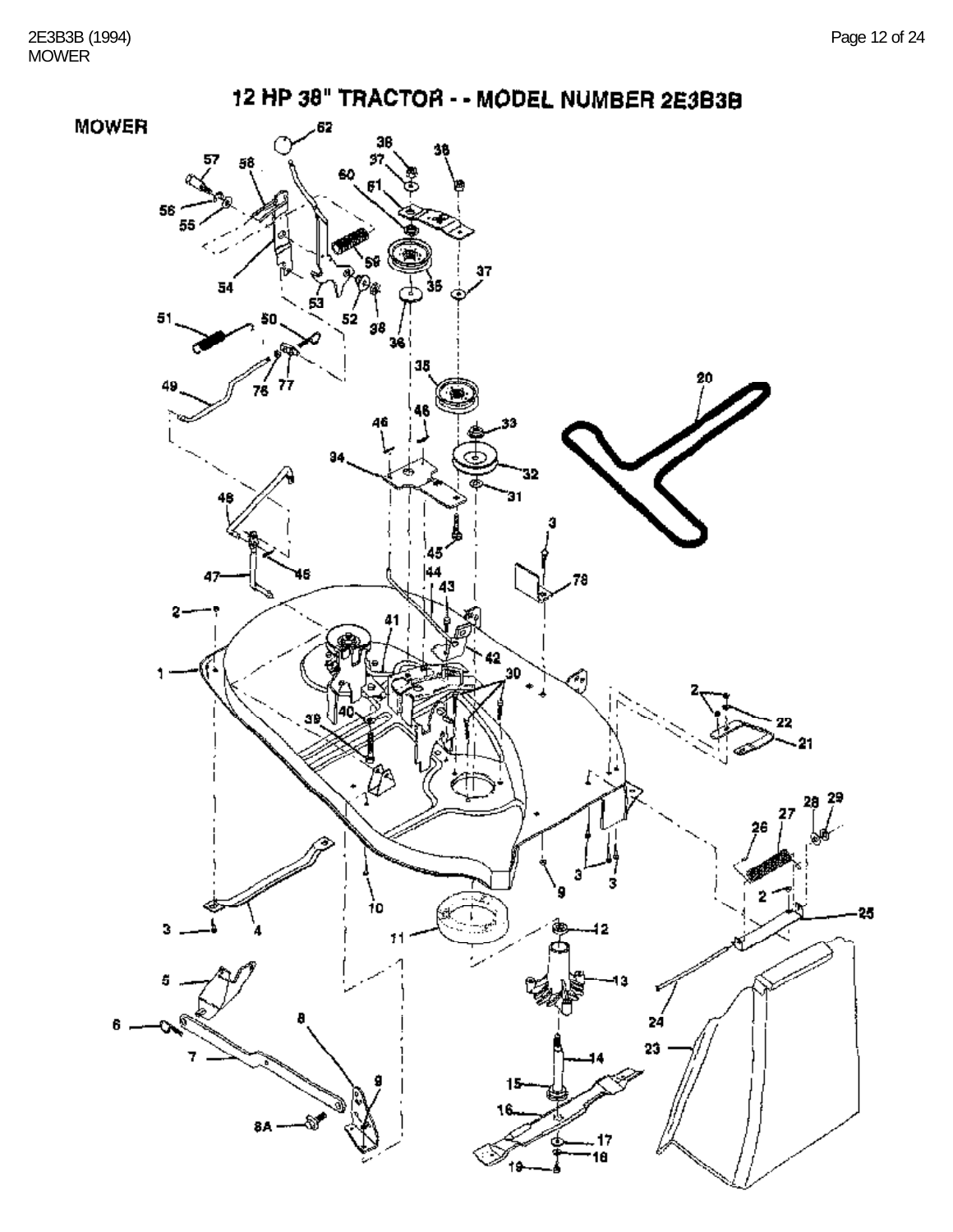| Ref # Part Number | Qty Description          |
|-------------------|--------------------------|
| 1 142829          | SUB= 145775              |
| 2 73800500        | <b>NUT</b>               |
| 3 72140506        | <b>BOLT</b>              |
| 4 7631J           | <b>RUNNER-LH M</b>       |
| 5 138017          | <b>BRKT ASM SWAY BAR</b> |
| 6 4939M           | SUB=85902                |
| 7 130832          | SUB=130833               |
| 8 138440          | <b>BRKT DECK SW BAR</b>  |
| 8A 132827         | <b>BOLT SHD 5/16-18</b>  |
| 9 73800500        | <b>NUT</b>               |
| 10 72140506       | <b>BOLT</b>              |
| 11 136929         | SUB= 140329              |
| 12 110485X        | <b>BEARING</b>           |
| 13 128774         | <b>HSG ASM MANDREL</b>   |
| 14 137645         | SUB= 137646              |
| 15 129895         | <b>BEARING.BALL</b>      |
| 16 134148         | "BLADE.38""V.MULCH"      |
|                   |                          |
| 17 140296         | WASHER.HARD.BLADE        |
| 18 10030600       | SUB= 10040600            |
| 19 850857         | <b>BLADE BOLT</b>        |
| 20 126520X        | V BELT                   |
| 21 128772         | <b>RUNNER RH</b>         |
| 22 19111216       | <b>WASHER M</b>          |
| 23 106736X        | DEFLECTOR-SHLD T         |
| 24 106735X        | <b>ROD-HINGE T</b>       |
| 25 137607         | <b>BRKT DEFLECTOR</b>    |
| 26 105304X        | CAP-SLEEVE LT            |
| 27 123713X        | <b>SPRING TORSION</b>    |
| 28 19111016       | <b>WASHER</b>            |
| 29 110452X        | <b>NUT PUSH M</b>        |
| 30 138776         | SUB= 157722              |
| 31 129963         | <b>WASHER</b>            |
| 32 129206         | SUB= 153532              |
| 33 137226         | <b>NLA</b>               |
| 34 133840         | <b>IDLER ARM ASSY</b>    |
| 35 131494         | <b>FLAT IDLER PULLEY</b> |
| 36 122052X        | <b>SPACER RETAINER</b>   |
| 37 19131612       | <b>WASHER GT</b>         |
| 38 73680600       | SUB=73690600             |
| 39 74600636       | <b>BOLT</b>              |
| 40 19131612       | <b>WASHER GT</b>         |
| 41 131289         | <b>BRAKE ROD LH</b>      |
| 42 130840         | <b>BRAKE ASM</b>         |
| 43 17490512       | <b>SCREW</b>             |
| 44 131288         | <b>BRAKE ROD RH</b>      |
| 45 72110614       | <b>BOLT</b>              |
| 46 76020312       | SUB= 3145                |
| 47 133551         | PIVOT ROD                |
| 48 133504         | <b>CLUTCH ROD SECOND</b> |
| 49 142427         | ROD CLUTCH 38/42         |
| 50 4497H          | <b>RETAINER M</b>        |
| 51 131870         | <b>RETURN SPRING</b>     |
| 52 127498         | <b>BUSHING</b>           |
| 53 140334         | SUB= 154810              |
| 54 127847         | <b>CLUTCH ARM SECOND</b> |
| 55 121748X        | <b>WASHER</b>            |
| 56 12000029       | <b>RING</b>              |
| 57 128903         | SHOULDER BOLT            |
|                   |                          |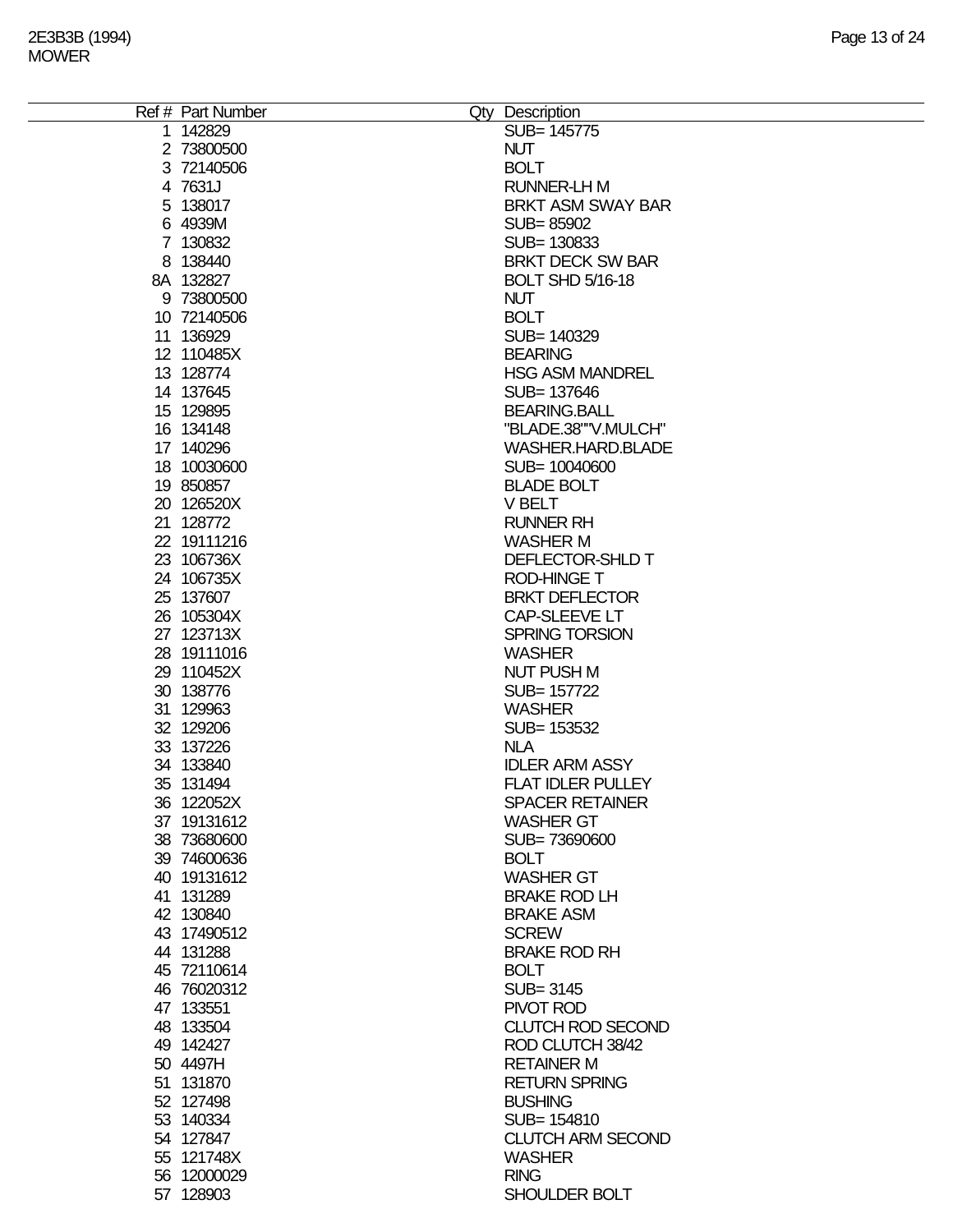|     | Ref # Part Number | Qty | <b>Description</b>       |
|-----|-------------------|-----|--------------------------|
|     | 58 127845         |     | <b>SPRING KEEPER</b>     |
|     | 59 128759         |     | SUB=918128759            |
|     | 60 133502         |     | <b>RETAINER SPACER</b>   |
| 61. | 133503            |     | <b>IDLER ARM STIFF</b>   |
|     | 62 106932X        |     | KNOB T(3/8 HOLE)         |
|     | 76 73350600       |     | <b>NUT</b>               |
|     | 77 142028         |     | <b>TRUNION ADJ</b>       |
|     | 78 142587         |     | UPSTOP DECK FT 38        |
|     | 142820            |     | <b>DECK SER 38 TPATH</b> |
|     | 130794            |     | <b>MANDREL ASM</b>       |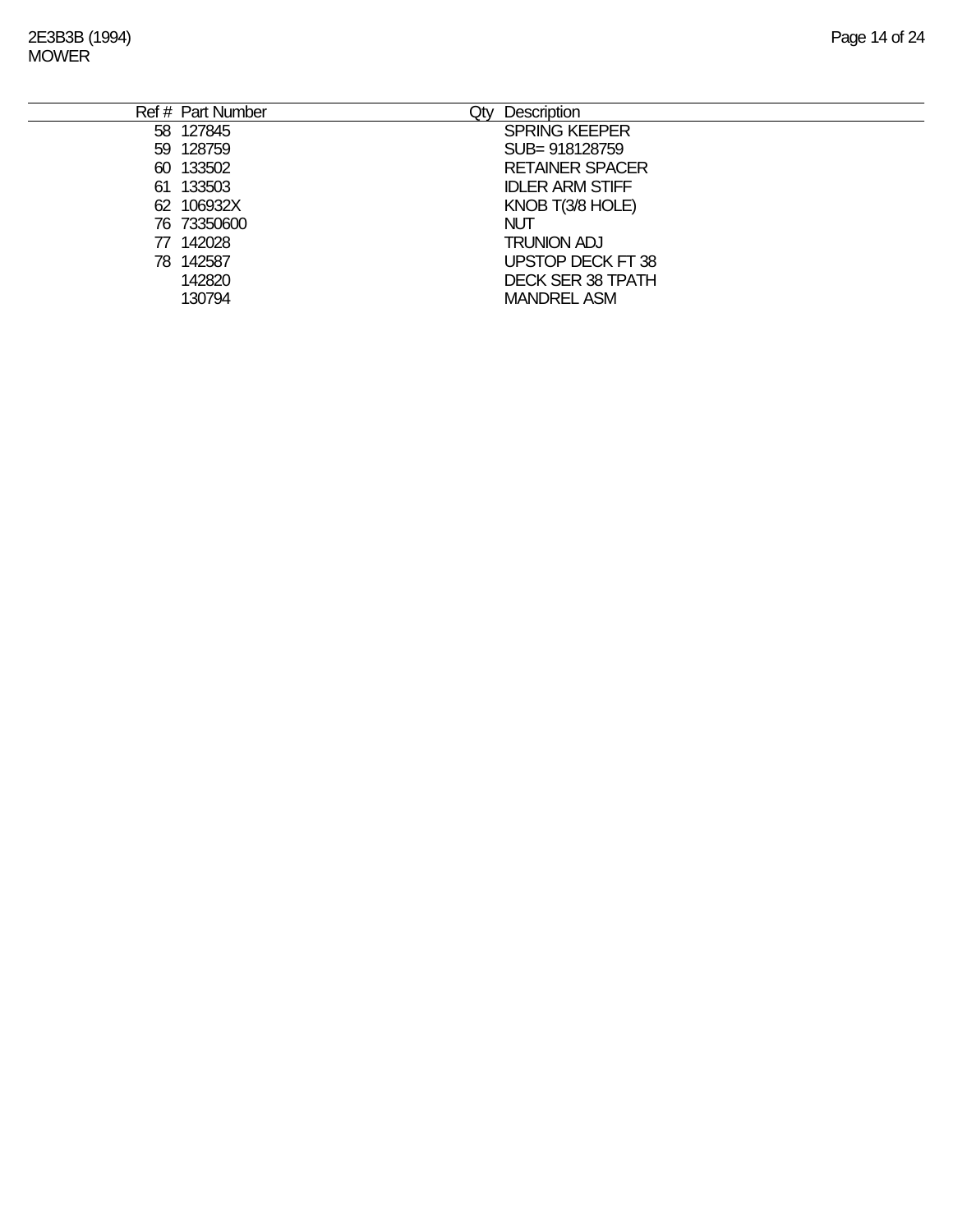# 12 HP 38" TRACTOR - - MODEL NUMBER 2E3B3B **MOWER LIFT** 7

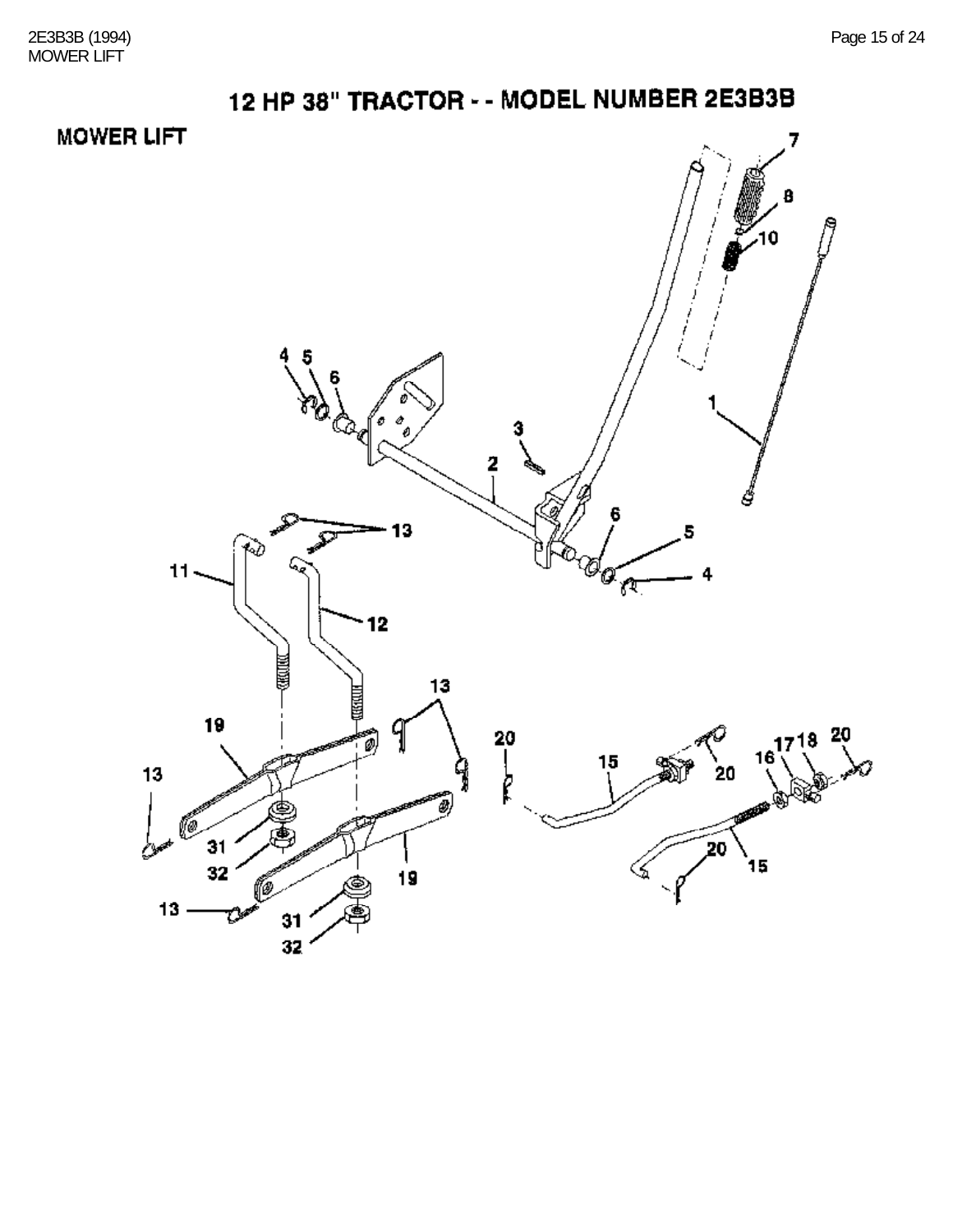|    | Ref # Part Number<br>Qty | Description             |
|----|--------------------------|-------------------------|
|    | 136973                   | <b>WIRE ASM</b>         |
|    | 2 122507X                | SUB= 145117             |
|    | 3 105767X                | PIN-GROOVE LT           |
|    | 4 12000002               | <b>SUB=2225J</b>        |
|    | 5 19211621               | <b>WASHER</b>           |
|    | 6 120183X                | <b>NYLON BEARING</b>    |
|    | 7 109413X                | <b>GRIP</b>             |
|    | 8 124526X                | SUB= 125925X            |
|    | 10 122512X               | SUB= 532122512          |
| 11 | 139865                   | SUB=918139865           |
|    | 12 139866                | SUB= 151140             |
|    | 13 4939M                 | SUB=85902               |
|    | 15 127218                | <b>LINK.FRONT</b>       |
|    | 16 73350800              | <b>NUT</b>              |
|    | 17 130171                | <b>TRUNION</b>          |
|    | 18 73800800              | NUT.LK.W/WSH.1/2.       |
|    | 19 139868                | ARM SUSP REAR           |
|    | 20 3146R                 | <b>RETAINER, SPRING</b> |
|    | 30 140302                | <b>BEARING PVT LH</b>   |
|    | 32 73810600              | NUT.LOCK.3/8-24         |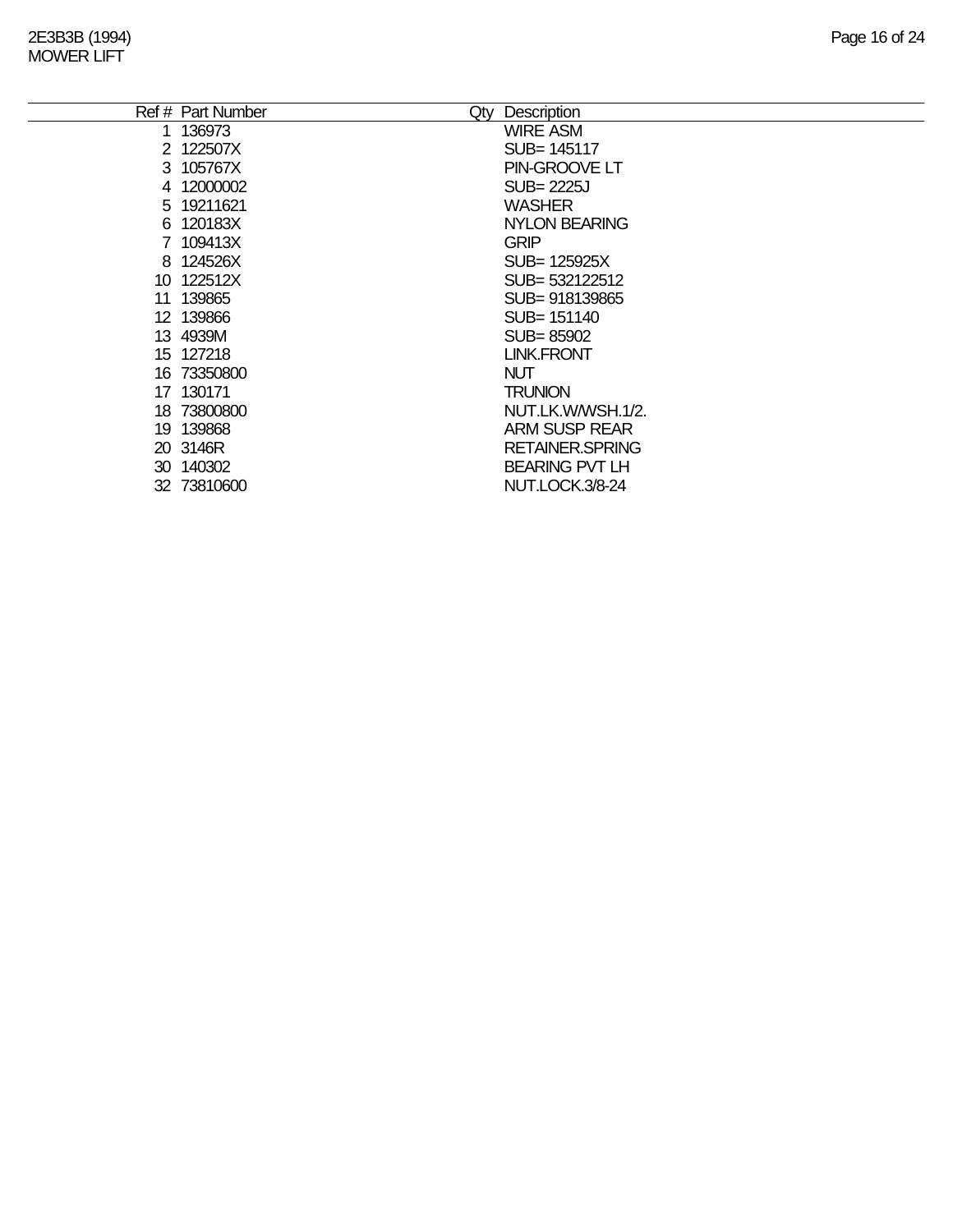#### **SCHEMATIC**

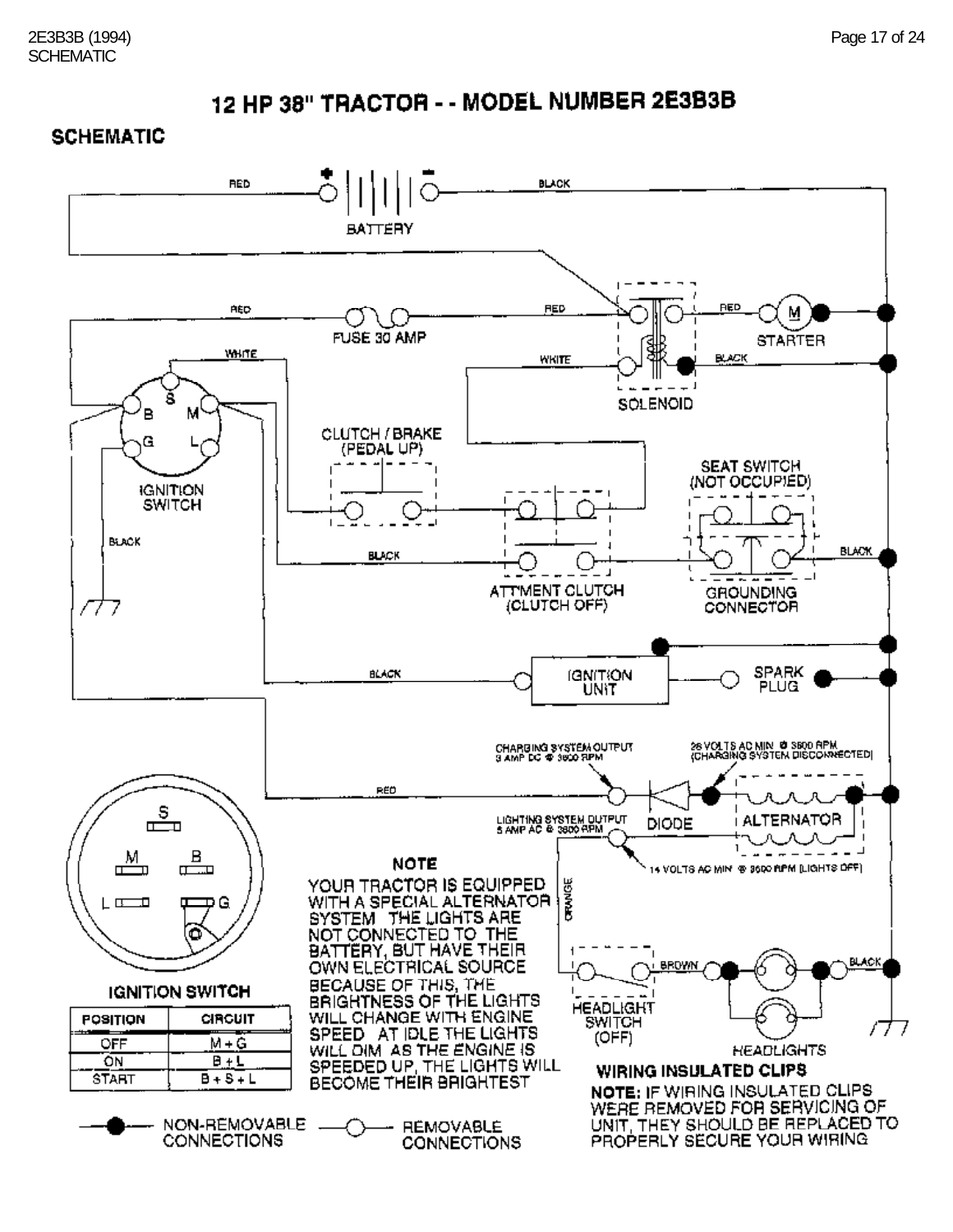| י הנ<br>Ni ir<br>7 M<br>тює.<br>ап | .Jtv<br>------<br>סמ<br>יי         |  |
|------------------------------------|------------------------------------|--|
|                                    |                                    |  |
|                                    | $\sim$ $-$<br>- -<br>IMAGE<br>ำ\∟. |  |
|                                    |                                    |  |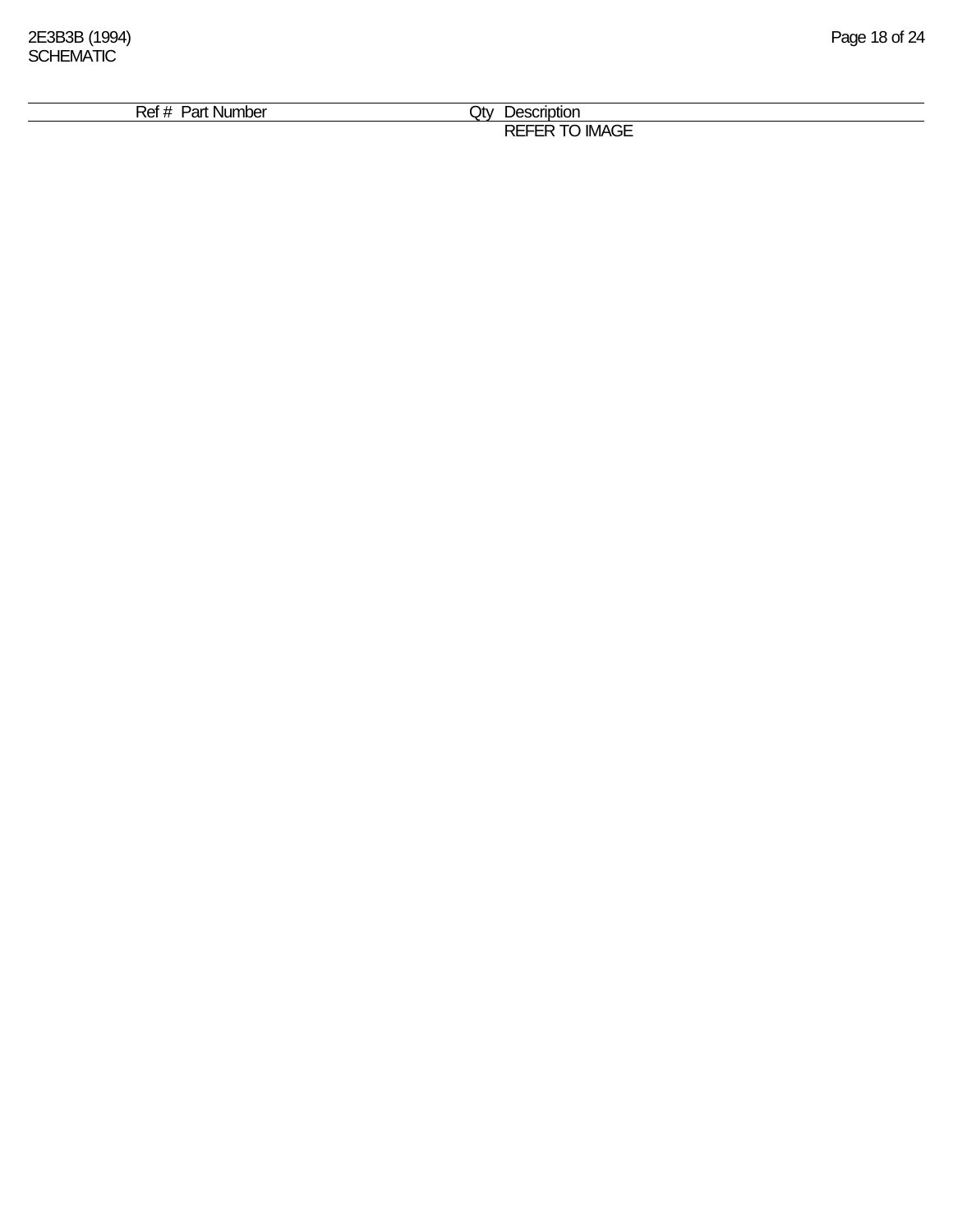**SEAT ASSEMBLY** 

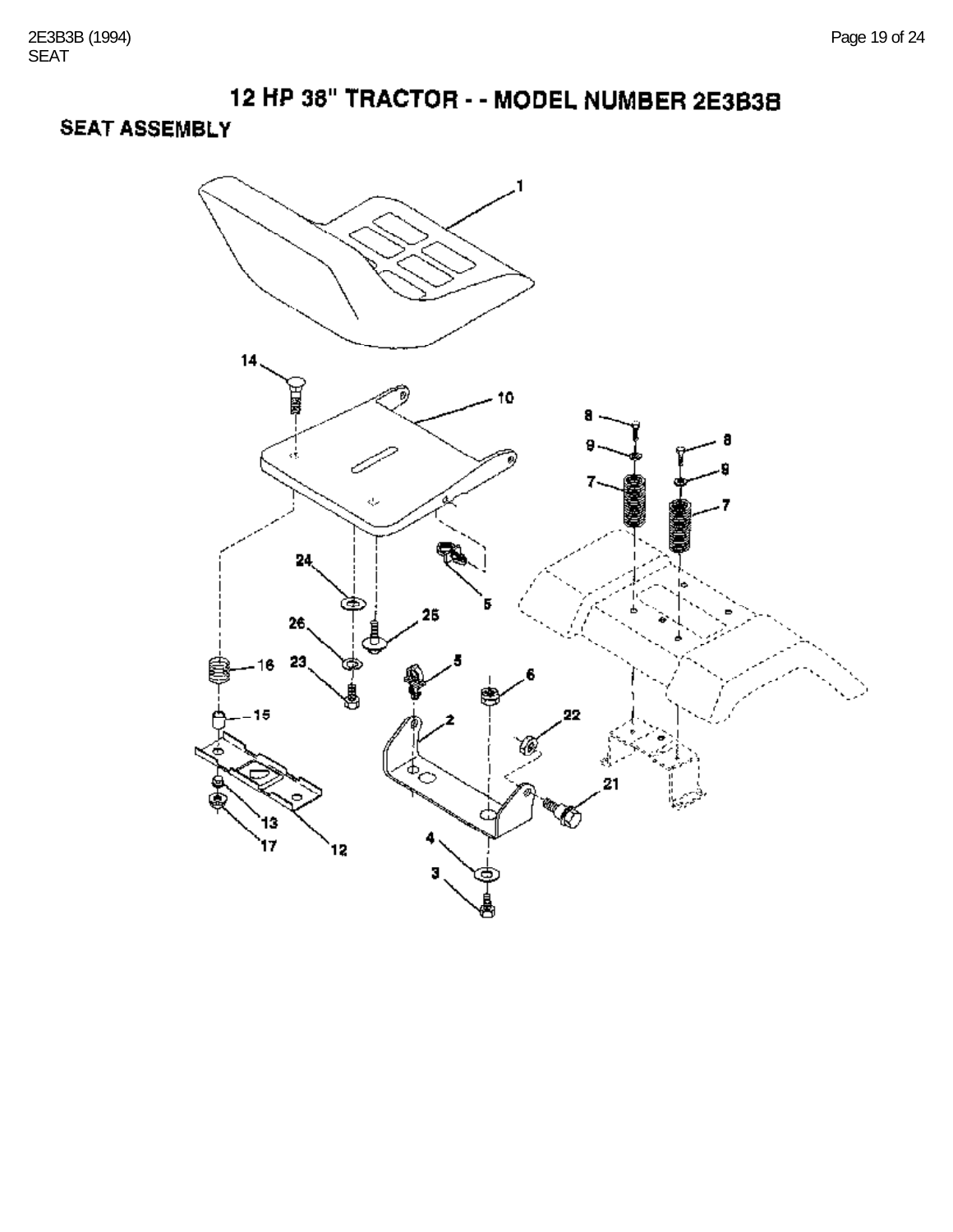| Ref # Part Number | Description<br>Qty       |
|-------------------|--------------------------|
| 1 127427          | SUB= 140119              |
| 2 140551          | <b>BRACKET PVT SEAT</b>  |
| 3 74760616        | <b>BOLT</b>              |
| 4 19131610        | <b>WASHER PM</b>         |
| 5 140407          | <b>CLIP PUSH - IN</b>    |
| 6 73800600        | <b>NUT</b>               |
| 7 124181X         | <b>SPRING COMPRESSIO</b> |
| 8 17490616        | SCREW GTV                |
| 9 19131614        | <b>WASHER</b>            |
| 10 140552         | SUB= 155925              |
| 12 121246X        | <b>BRKT SWITCH</b>       |
| 13 121248X        | <b>BUSHING</b>           |
| 14 72050411       | SUB=872050411            |
| 15 134300         | <b>SPLIT SPACER</b>      |
| 16 121250X        | <b>SPRING</b>            |
| 17 123976X        | SUB=73900400             |
| 21 139888         | BOLT.SHLD.5/16-18        |
| 22 73800500       | <b>NUT</b>               |
| 23 74780814       | <b>BOLT</b>              |
| 24 19171912       | <b>WASHER</b>            |
| 25 127018X        | "BOLT, SHOULDER"         |
| 26 10040800       | <b>LOCKWASHER</b>        |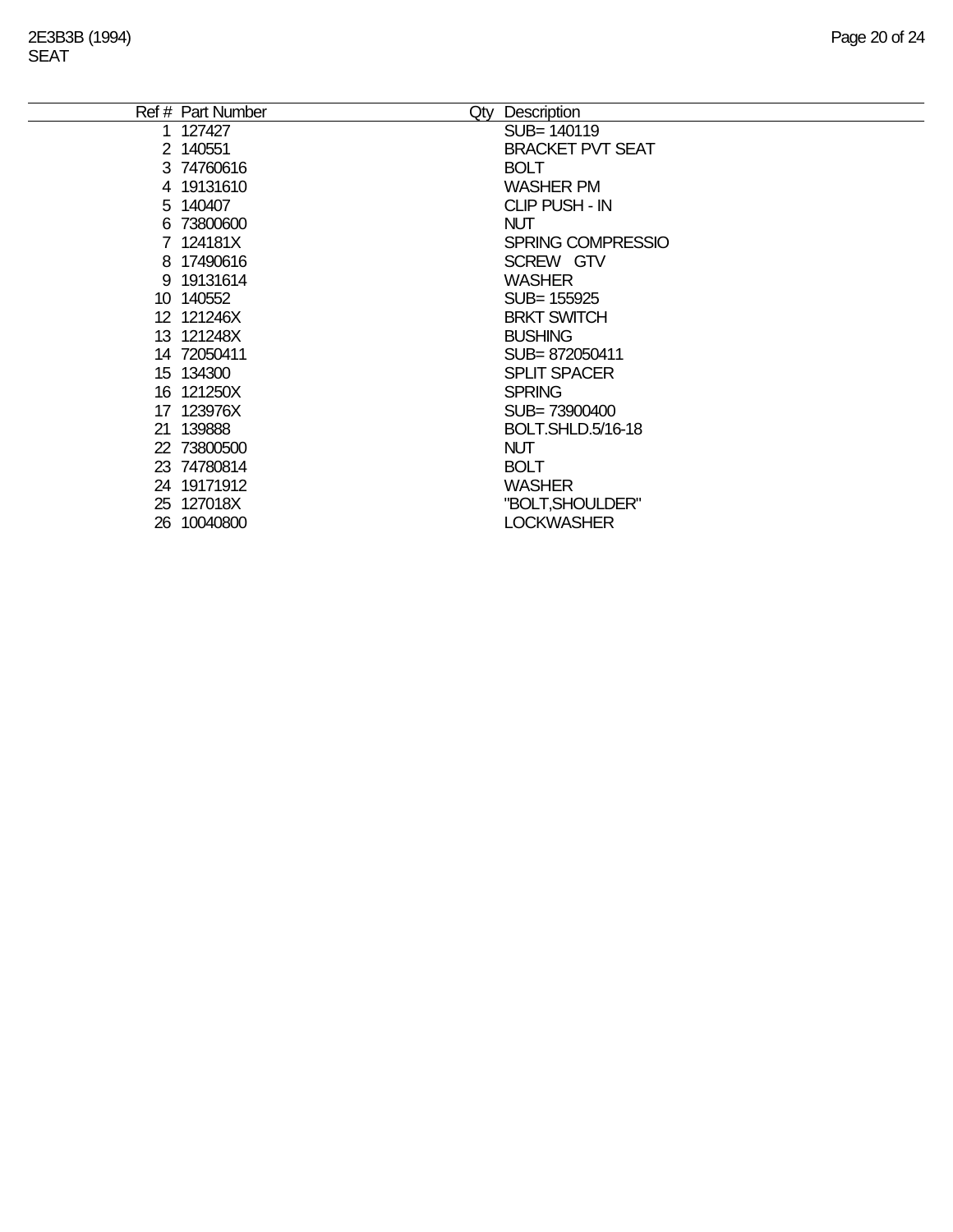## **STEERING**

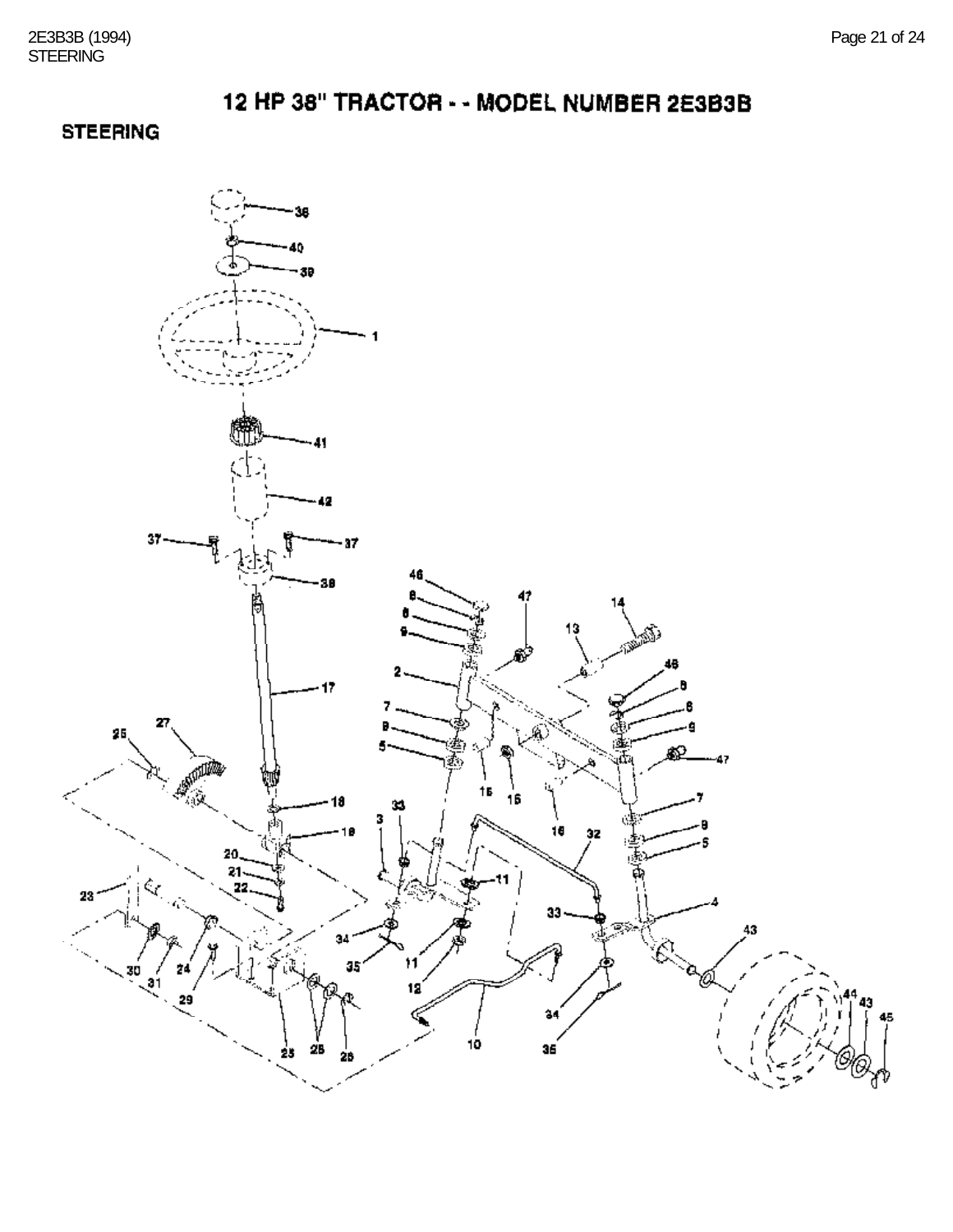| Ref # Part Number | Qty Description         |
|-------------------|-------------------------|
| 1 133741          | SUB= 150547             |
| 2 142033          | <b>AXLE ASM FRONT</b>   |
| 3 135227          | SPINDLE LH              |
| 4 135228          | SPINDLE RH              |
| 5 6266H           | <b>WASHER T</b>         |
| 6 121748X         | <b>WASHER</b>           |
| 7 19272016        | <b>WASHER</b>           |
| 8 12000029        | <b>RING</b>             |
| 9 3366R           | COL. SRTG. BEAR.        |
| 10 130468         | SUB= 532130468          |
| 11 10040600       | <b>LOCKWASHER</b>       |
| 12 73610600       | <b>SUB=7810H</b>        |
| 13 110438X        | <b>BEARING</b>          |
| 14 74011056       | BOLT HEX 5/8-11         |
| 15 73901000       | "NUT-LOC,FLANGE LT"     |
| 16 132624         | <b>AXLE PIN</b>         |
| 17 132614         | <b>SHAFT ASM</b>        |
| 18 57079          | <b>THRUST WASHER</b>    |
| 19 124035X        | SUPPORT.SHAFT           |
| 20 126684X        | SUB= 532126684          |
| 21 10040400       | <b>LOCKWASHER</b>       |
| 22 71070410       | "SCREW, SPECIAL"        |
| 23 127501         | SUB= 918127501          |
| 24 109816X        | <b>NYLINER T</b>        |
| 25 124036X        | "BRKT, STEERING"        |
| 26 12000029       | <b>RING</b>             |
| 27 136874         | <b>GEAR SECTOR</b>      |
| 28 6266H          | <b>WASHER T</b>         |
| 29 17490612       | <b>SCREW</b>            |
| 30 10040600       | <b>LOCKWASHER</b>       |
| 31 73610600       | <b>SUB=7810H</b>        |
| 32 130465         | TIE ROD                 |
| 33 126847X        | <b>BUSHING.DRAGLINK</b> |
| 34 19131416       | <b>WASHER</b>           |
| 35 76020412       | <b>COTTER PIN</b>       |
| 36 132196         | SUB= 155106             |
| 37 17431008       | SUB= 98000165           |
| 38 133742         | ST WHL INSERT CAP       |
| 39 19133808       | <b>WASHER T</b>         |
| 40 7810H          | <b>GRIPCO NUT</b>       |
| 41 104820X        | <b>ADAPTER-WHEEL LT</b> |
| 42 124418X        | "TUBE, STR SHAFT"       |
| 43 121749X        | <b>WASHER</b>           |
| 44 121748X        | <b>WASHER</b>           |
| 45 12000029       | <b>RING</b>             |
| 46 121232X        | <b>CAP</b>              |
| 47 6855M          | <b>ZERKM</b>            |
|                   |                         |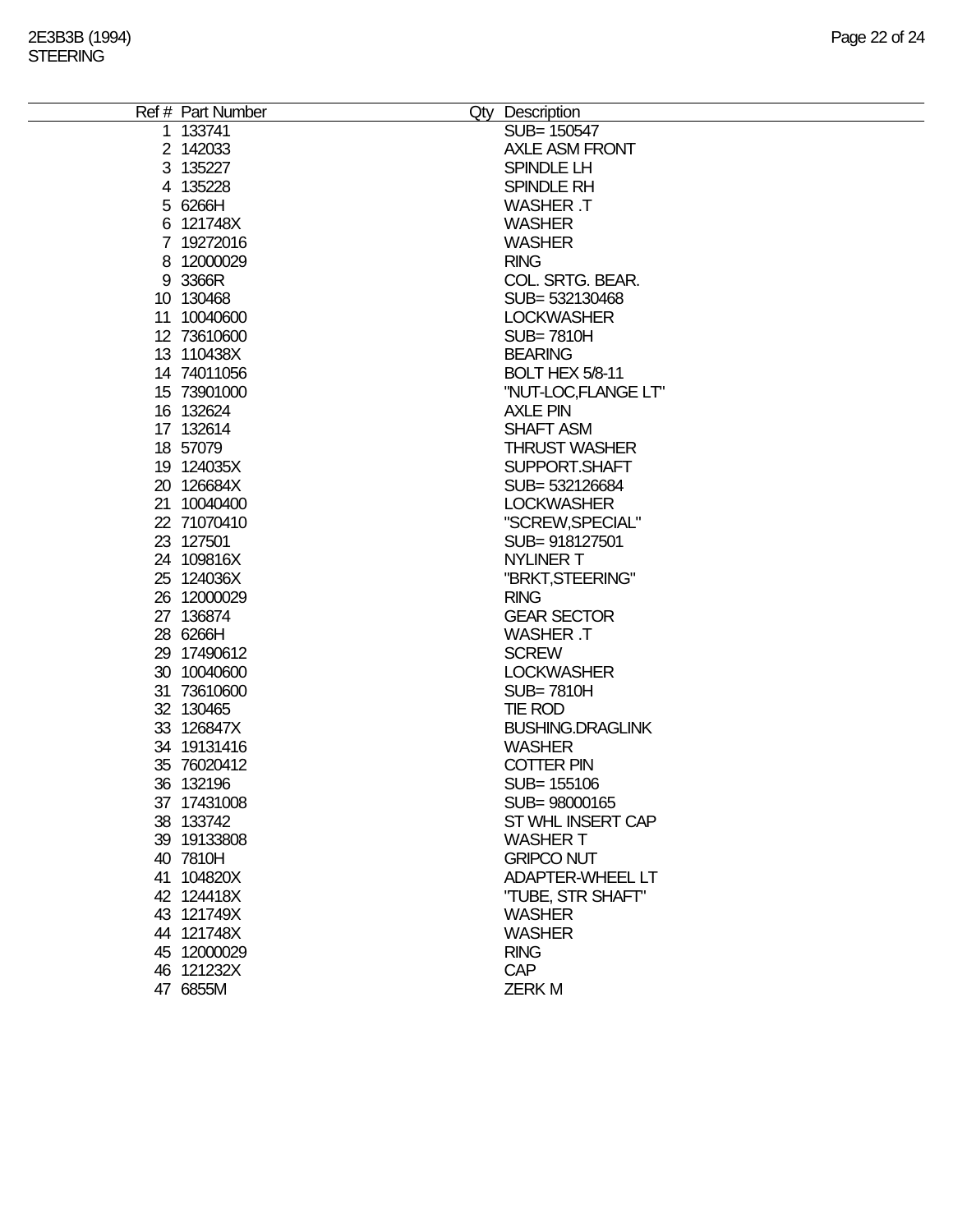# **WHEELS & TIRES**